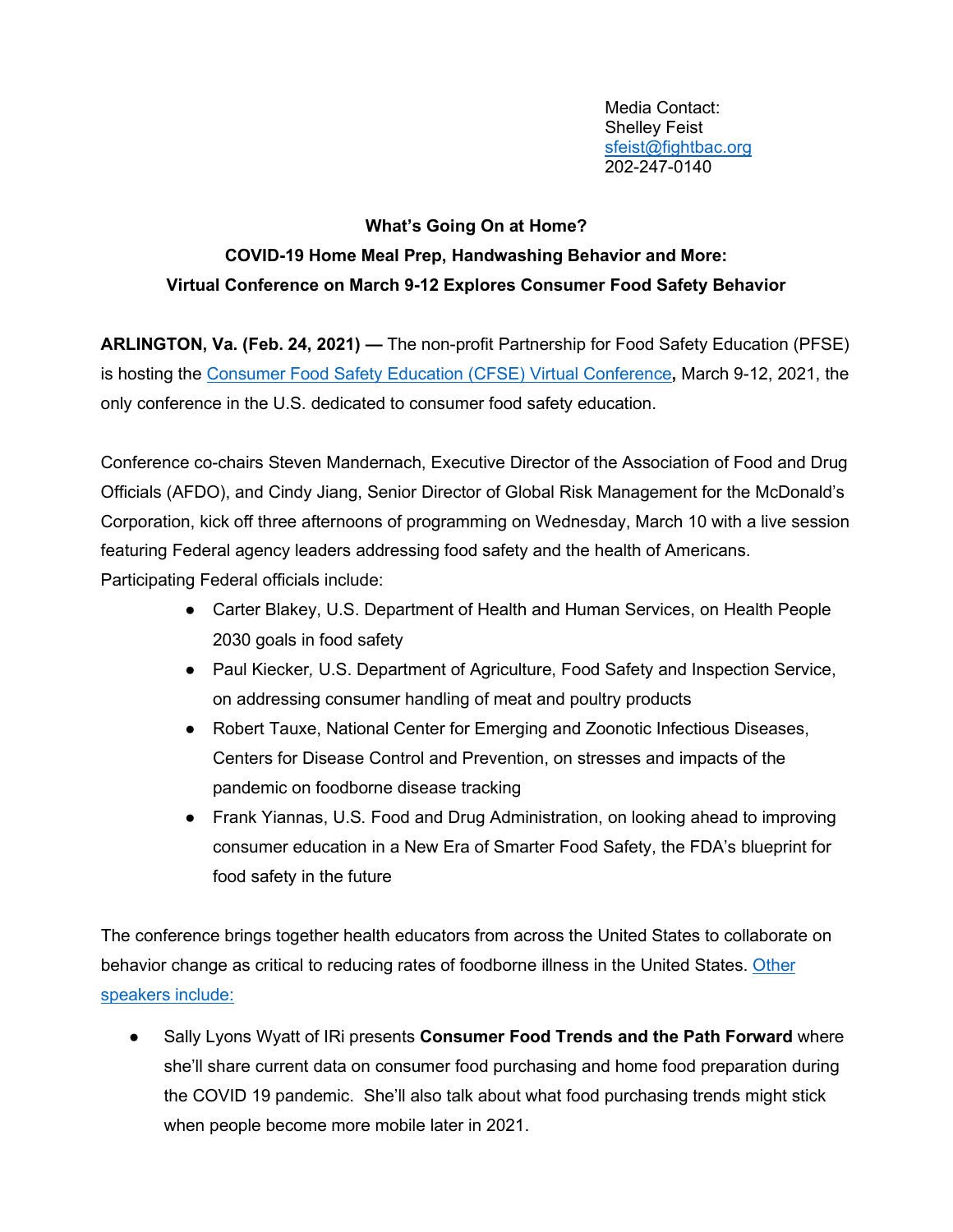

- A March 12 morning session, **Food Delivery — Key Insights and Consumer Education,**  looks at new research by PFSE and others on household food delivery options, and previews an initiative to support people in handling delivered foods safely.
- Michael Kalish and Charlie Kalish [The Cheese Twins](https://www.facebook.com/cheesetwins/) combine humor, serious food safety talk, and a virtual cheese tasting at a March 11 session, **There's a Hole in My Cheese and Other Things to Complain About: A Food Safety Perspective.**

"COVID-19 has us shining a spotlight on home meal preparation, hand hygiene and food delivery," said Shelley Feist, Executive Director, [Partnership for Food Safety Education.](about:blank) "This event offers up new data points and new ideas for connecting with people on the importance of home hand hygiene and food safety."

Attendees can earn [CEUs](https://cfsec.swoogo.com/conference/Earn-CEUs) from the Institute of Food Technologists (IFT), the National Environmental Health Association (NEHA) and six other accreditors.

Other sessions will help attendees gain insight on compelling ways to support people at home to be consistent in reducing their risk of foodborne illness:

- Effective communication around handwashing, cleaning, sanitizing and the risks of crosscontamination at home
- Risk communications lessons from multistate foodborne outbreaks
- Family meals advocacy and support
- Health communications programming in the absence of in-person events
- Food safety education and social media in the era of COVID-19

The complete conference program can be found online at fightbac.org/virtual. Media can register to attend by contacting [cfsec2021@fightbac.org](mailto:cfsec2021@fightbac.org) by March 8.

The conference is supported in part by **BAC Fighter Community Connectors Amazon**, Beef Checkoff, International Association for Food Protection and USDA FSIS.

*The 2021 Consumer Food Safety Education Virtual Conference is supported by the Food and Drug Administration (FDA) of the U.S. Department of Health and Human Services (HHS) as part of a*